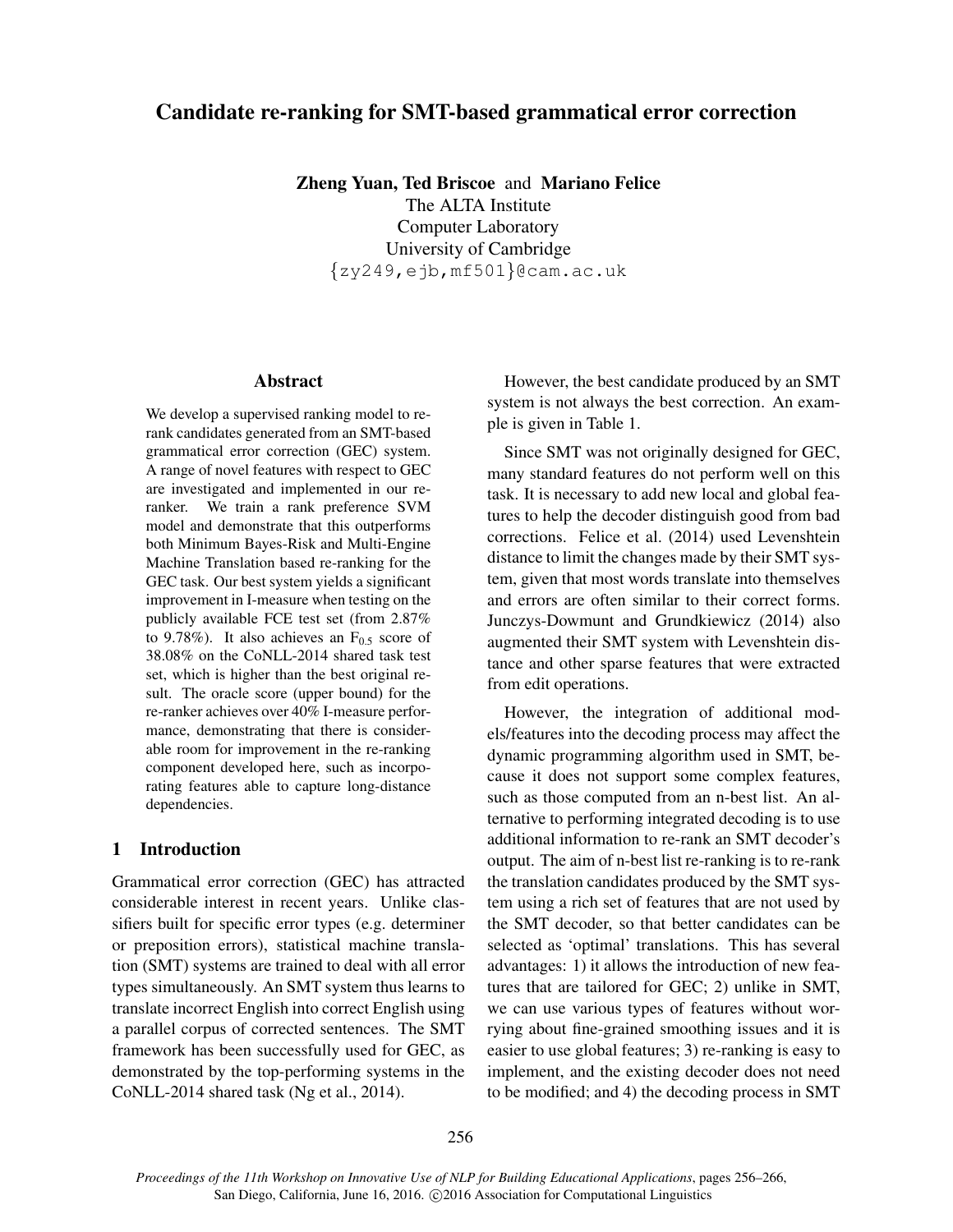| Source       | There are some informations you have asked me about.   |  |  |  |
|--------------|--------------------------------------------------------|--|--|--|
| Reference    | There is some information you have asked me about.     |  |  |  |
| 10 best list |                                                        |  |  |  |
| 1st:         | There are some information you have asked me about.    |  |  |  |
| 2nd:         | There is some information you have asked me about.     |  |  |  |
| 3rd:         | There are some information you asked me about.         |  |  |  |
| 4th:         | There are some information you have asked me.          |  |  |  |
| 5th:         | There are some information you have asked me for.      |  |  |  |
| 6th:         | There are some information you have asked me about it. |  |  |  |
| $7th$ :      | There is some information you asked me about.          |  |  |  |
| 8th:         | There are some information you asked me for.           |  |  |  |
| 9th:         | There were some information you have asked me about.   |  |  |  |
| $10th$ :     | There is some information you have asked me.           |  |  |  |

**Table 1:** In this example, there are two errors in the sentence (marked in **bold**): an agreement error (are  $\rightarrow$  is) and a mass noun error (informations  $\rightarrow$  information). The best output is the one with highest probability, which only corrects the mass noun error, but misses the agreement error. However, the *2nd*-ranked candidate corrects both errors and matches the reference (marked in *italics*). The source sentence and error annotation are taken from the FCE dataset (Yannakoudakis et al., 2011), and the 10-best list is from an SMT system trained on the whole CLC (Nicholls, 2003). More details about the datasets and system are presented in Section 3.

only needs to be performed once, which allows for fast experimentation.

Most previous work on GEC has used evaluation methods based on precision (P), recall (R), and Fscore (e.g. the CoNLL 2013 and 2014 shared tasks). However, they do not provide an indicator of improvement on the original text so there is no way to compare GEC systems with a 'do-nothing' baseline. Since the aim of GEC is to improve text quality, we use the Improvement (*I*) score calculated by the Imeasure (Felice and Briscoe, 2015), which tells us whether a system improves the input.

The main contributions of our work are as follows. First, to the best of our knowledge, we are the first to use a supervised discriminative re-ranking model in SMT for GEC, showing that n-best list re-ranking can be used to improve sentence quality. Second, we propose and investigate a range of easily computed features for GEC re-ranking. Finally, we report results on two well-known publicly available test sets that can be used for cross-system comparisons.

# 2 Approach

Our re-ranking approach is defined as follows:

1. an SMT system is first used to generate an nbest list of candidates for each input sentence;

- 2. features that are potentially useful to discriminate between good and bad corrections are extracted from the n-best list;
- 3. these features are then used to determine a new ranking for the n-best list;
- 4. the new highest-ranked candidate is finally output.

#### 2.1 SMT for grammatical error correction

Following previous work (e.g. Brockett et al. (2006), Yuan and Felice (2013), Junczys-Dowmunt and Grundkiewicz (2014)), we approach GEC as a translation problem from incorrect into correct English.

Our training data comprises parallel sentences extracted from the Cambridge Learner Corpus (CLC) (Nicholls, 2003). Two automatic alignment tools are used for word alignment: GIZA++ (Och and Ney, 2003) and Pialign (Neubig et al., 2011). GIZA++ is an implementation of IBM Models 1- 5 (Brown et al., 1993) and a Hidden-Markov alignment model (HMM) (Vogel et al., 1996). Word alignments learnt by GIZA++ are used to extract phrase-to-phrase translations using heuristics. Unlike GIZA++, Pialign creates a phrase table directly from model probabilities. In addition to default features, we add character-level Levenshtein distance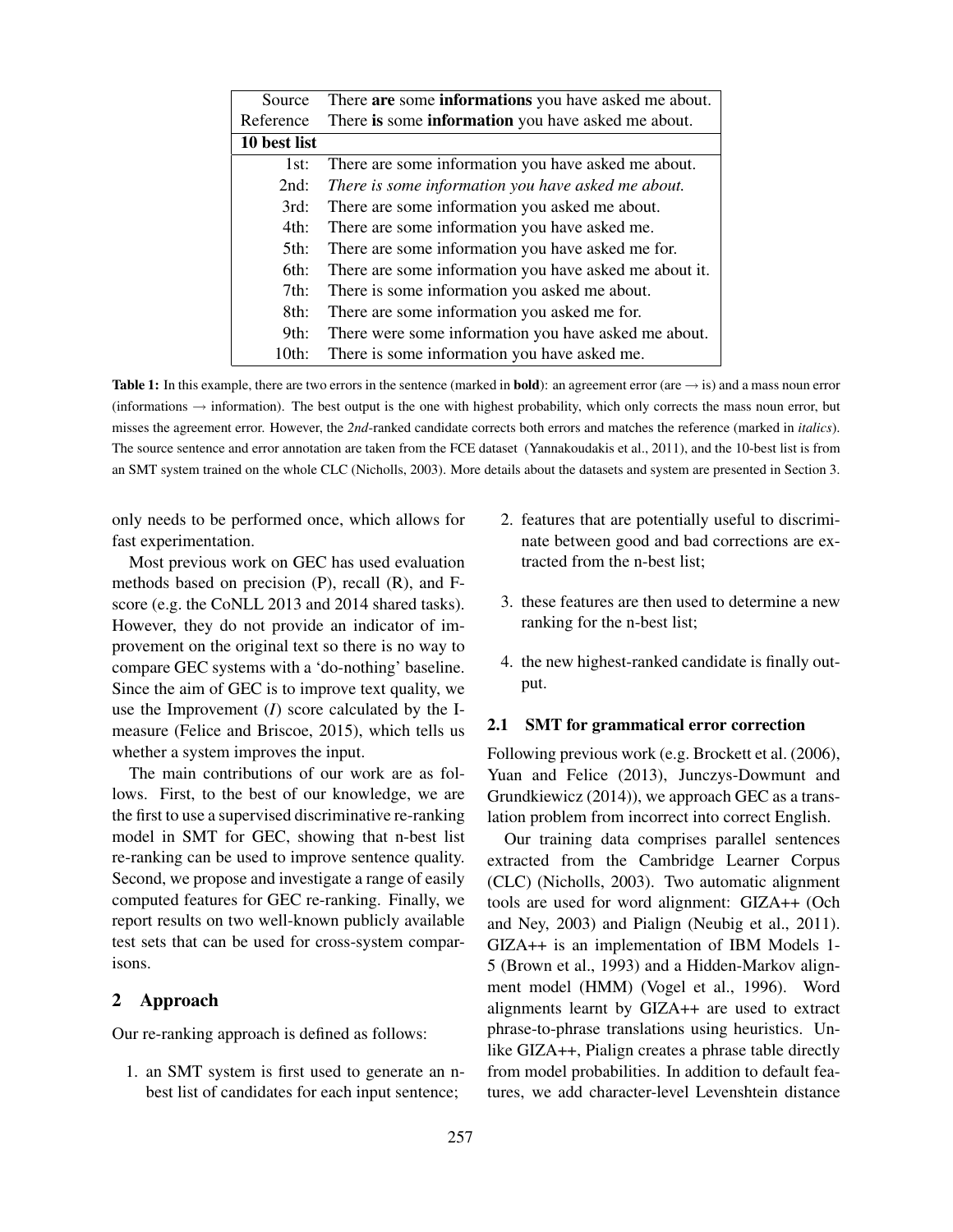to each mapping in the phrase table as proposed by Felice et al. (2014).

Decoding is performed using Moses (Koehn et al., 2007). The language models used during decoding are built from the corrected sentences in the learner corpus, to make sure that the final system outputs fluent English sentences. The IRSTLM Toolkit (Federico et al., 2008) is used to build ngram language models (up to 5-grams) with modified Kneser-Ney smoothing (Kneser and Ney, 1995). Previous work has shown that adding bigger language models based on larger corpora improves performance (Yuan and Felice, 2013; Junczys-Dowmunt and Grundkiewicz, 2014). The use of bigger language models will be investigated at the reranking stage, as it allows us to compute a richer set of features that would otherwise be hard to integrate into the decoding stage.

#### 2.2 Ranking SVM

The SMT system is not perfect, and candidates with the highest probability from the SMT system do not always constitute the best correction. An n-best list re-ranker is trained to re-rank these candidates in order to find better corrections. We treat n-best list re-ranking as a discriminative ranking problem. Unlike standard SMT, the source input sentence is also added to the candidate pool if it is not in the n-best list, since in many cases the source sentence has no error and should be translated as itself.

We use rank preference SVMs (Joachims, 2002) in the SVM*rank* package (Joachims, 2006). This model learns a ranking function from preference training examples and then assigns a score to each test example, from which a global ordering is derived. The default linear kernel is used due to training and test time costs.

Rank preference SVMs work as follows. Suppose that we are given a set of ranked instances  $R$  containing training samples  $x_i$  and their target rankings  $r_i$ :

$$
R = \{(x_1, r_1), (x_2, r_2), ..., (x_l, r_l)\}\tag{1}
$$

such that  $x_i \succ x_j$  when  $r_i < r_j$ , where  $\succ$  denotes a preference relationship. A set of ranking functions  $f \in F$  is defined, where each f determines the preference relations between instances:

$$
x_i \succ x_j \Leftrightarrow f(x_i) > f(x_j) \tag{2}
$$

The aim is to find the best function  $f$  that minimises a given loss function  $\xi$  with respect to the given ranked instances. Instead of using the  $R$  set directly, a set of pair-wise difference vectors is created and used to train a model. For linear ranking models, this is equivalent to finding the weight vector w that maximises the number of correctly ranked pairs:

$$
\forall (x_i \succ x_j) : w(x_i - x_j) > 0 \tag{3}
$$

which is, in turn, equivalent to solving the following optimisation problem:

$$
\min_{w} \frac{1}{2} w^T w + C \sum \xi_{ij} \tag{4}
$$

subject to

$$
\forall (x_i \succ x_j) : w(x_i - x_j) \ge 1 - \xi_{ij} \tag{5}
$$

where  $\xi_{ij} \geq 0$  are non-negative slack variables that measure the extent of misclassification.

### 2.3 Feature space

New features are introduced to identify better corrections in the n-best produced by the SMT decoder. We use general features that work for all types of errors, leaving L2-specific features for future work. These are described briefly below.

A) SMT feature set: Reuses information extracted from the SMT system. As the SMT framework has been shown to produce good results for GEC, we reuse these pre-defined SMT features. This feature set includes:

Decoder's scores: Includes unweighted translation model scores, reordering model scores, language model scores and word penalty scores. We use unweighted scores, as the weights for each score will be reassigned during training.

N-best list ranking information: Encodes the original ranking information provided by the SMT decoder. Both *linear* and *non-linear* transformations are used.

Note that both the decoder's features and the nbest list ranking features are extracted from the SMT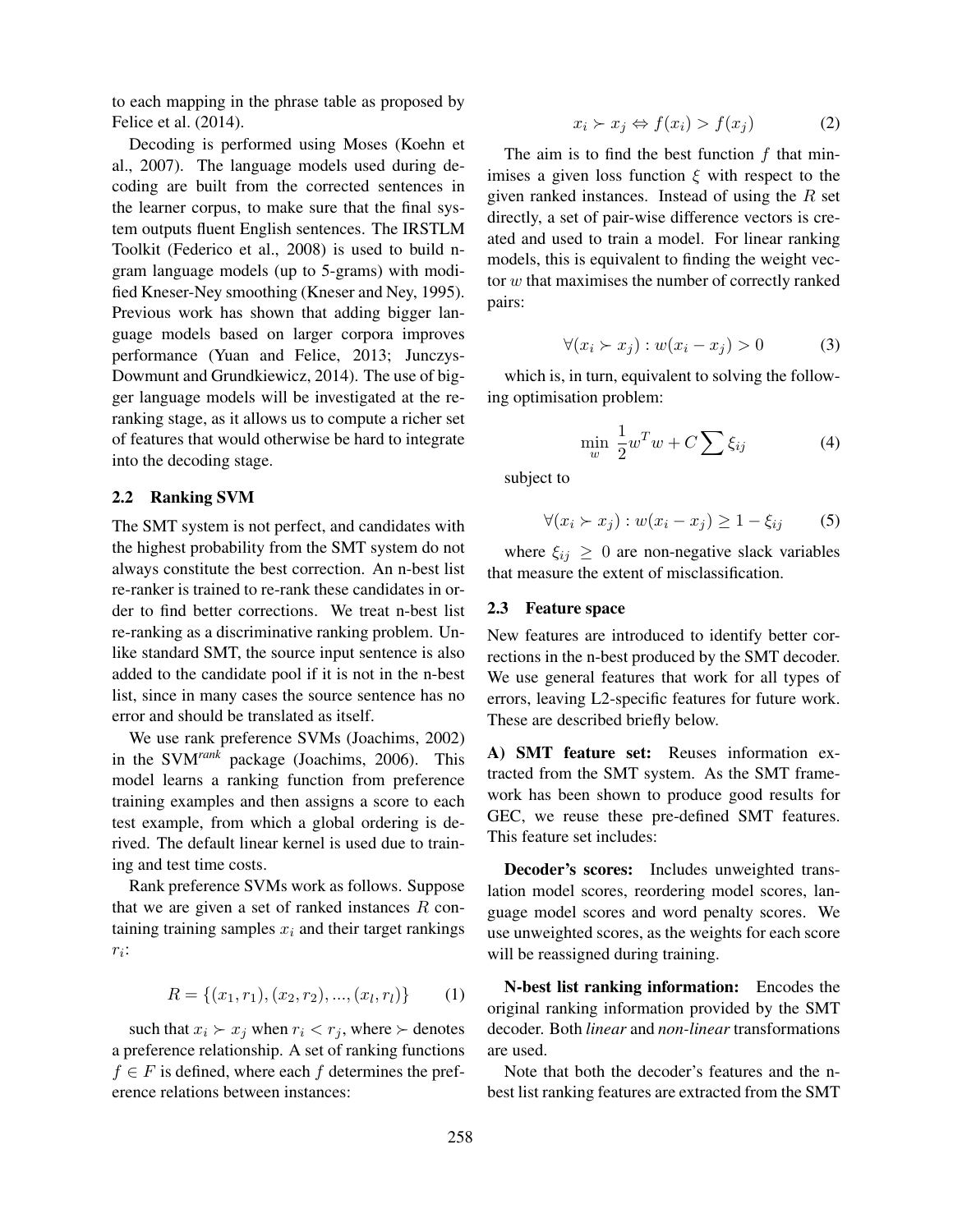system output. If the source sentence is not in the nbest list, it will not have these two kinds of features and zeros will be used.

**B) Language model feature set:** Raw candidates from an SMT system can include many malformed sentences so we introduce language model (LM) features and adaptive language model (ALM) features in an attempt to identify and discard them.

LM: Language models are widely used in GEC, especially to rank correction suggestions proposed by other models. Ideally, correct word sequences will get high probabilities, while incorrect or unseen ones will get low probabilities. We use Microsoft's Web N-gram Services, which provide access to large smoothed n-gram LMs built from web documents (Gao et al., 2010). All our experiments are based on the 5-gram 'bing-body:apr10' model. We also build several n-gram LMs from native and learner corpora, including the CLC, the British National Corpus (BNC) and ukWaC (Ferraresi et al., 2008). The LM feature set contains unnormalised sentence scores, normalised scores using *arithmetic mean* and *geometric mean*, and the minimum and maximum n-gram probability scores.

ALM: Adaptive LM scores are calculated from the n-best list's n-gram probabilities. N-gram counts are collected using the entries in the n-best list for each source sentence. N-grams repeated more often than others in the n-best list get higher scores, thus ameliorating incorrect lexical choices and word order. The n-gram probability for a target word  $e_i$ given its history  $e_{i-n+1}^{i-1}$  is defined as:

$$
p_{n-best}(e_i|e_{i-n+1}^{i-1}) = \frac{count_{n-best}(e_i, e_{i-n+1}^{i-1})}{count_{n-best}(e_{i-n+1}^{i-1})}
$$
(6)

The sentence score for the sth candidate  $H_s$  is calculated as:

$$
score(H_s) = \log(\prod p_{n-best}(e_i|e_{i-n+1}^{i-1})) \quad (7)
$$

The sentence score is then normalised by sentence length to get an average word log probability, making it comparable for candidates of different lengths. In our re-ranking system, different values of  $n$  are used, from 2 to 6. This feature is taken from Hildebrand and Vogel (2008).

C) Statistical word lexicon feature set: We use the word lexicon learnt by the IBM Model 4, which contains translation probabilities for word-to-word mappings. The statistical word translation lexicon is used to calculate the translation probability  $P_{lex}(e)$ for each word e in the target sentence.  $P_{lex}(e)$  is the sum of all translation probabilities of  $e$  for each word  $f_j$  in the source sentence  $f_1^J$ . Specifically, this can be defined as:

$$
P_{lex}(e|f_1^J) = \frac{1}{J+1} \sum_{j=0}^{J} p(e|f_j)
$$
 (8)

where  $f_1^J$  is the source sentence and J is the source sentence length.  $p(e|f_i)$  is the word-to-word translation probability of the target word  $e$  from one source word  $f_i$ .

As noted by Ueffing and Ney (2007), the sum in Equation (8) is dominated by the maximum lexicon probability, which we also use as an additional feature:

$$
P_{lex-max}(e|f_1^J) = \max_{j=0,\dots,J} p(e|f_j)
$$
 (9)

For both lexicon scores, we sum over all words  $e_i$  in the target sentence and normalise by sentence length to get sentence translation scores. Lexicon scores are calculated in both directions. This feature is also taken from Hildebrand and Vogel (2008).

D) Length feature set: These features are used to make sure that the final system does not make unnecessary deletions or insertions. This set contains four length ratios:

$$
score(H_s, E) = \frac{N(H_s)}{N(E)}\tag{10}
$$

$$
score(H_s, H_1) = \frac{N(H_s)}{N(H_1)}
$$
(11)

$$
score(H_s, H_{max}) = \frac{N(H_s)}{N(H_{max})}
$$
 (12)

$$
score(H_s, H_{min}) = \frac{N(H_s)}{N(H_{min})}
$$
(13)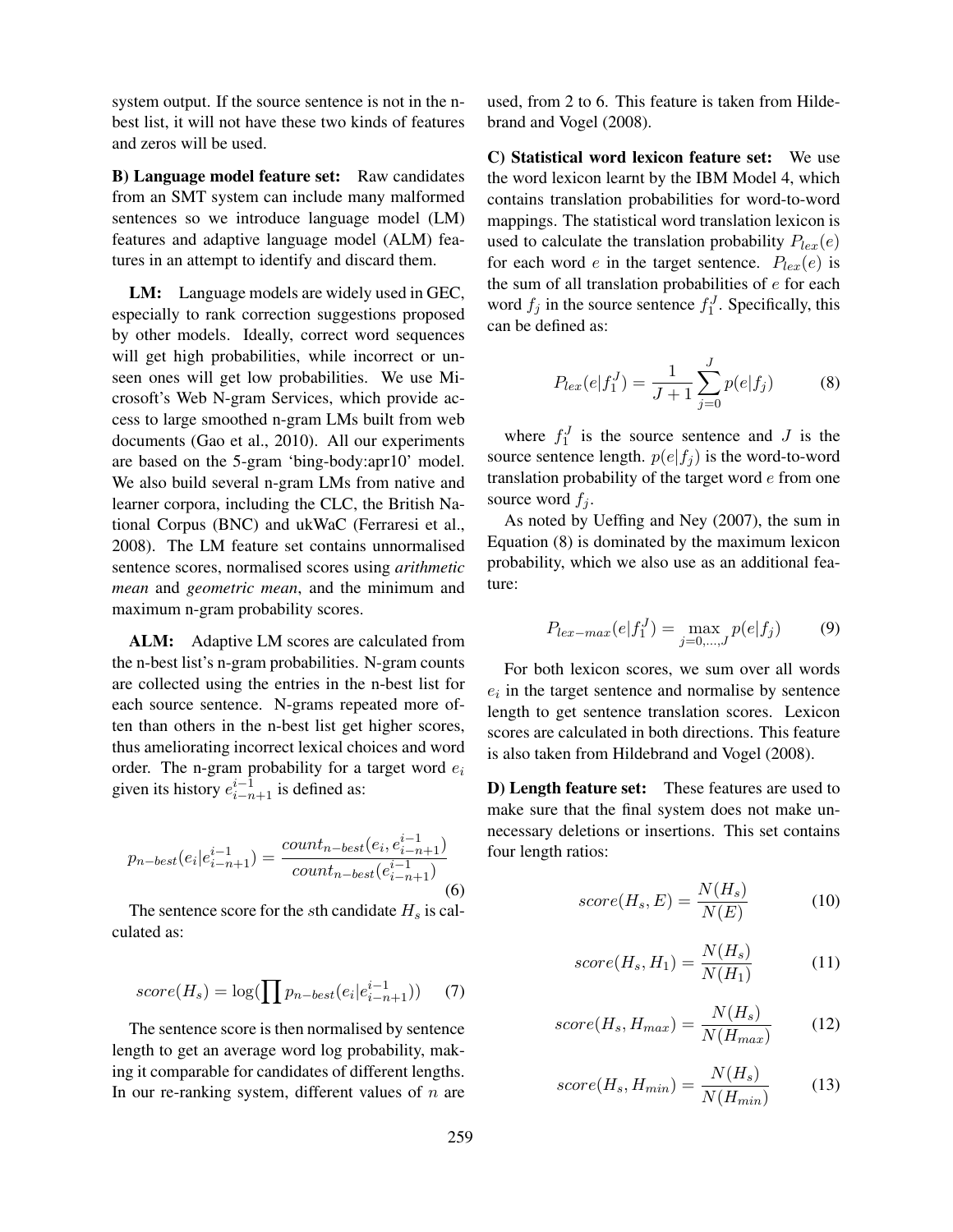where  $H_s$  is the sth candidate, E is the source (erroneous) sentence,  $H_1$  is the 1-best candidate (the candidate ranked 1st by the SMT system),  $N(\cdot)$  is the sentence's length,  $N(H_{max})$  is the maximum candidate length in the n-best list for that source sentence and  $N(H_{min})$  is the minimum candidate length.

# 3 Experiments

#### 3.1 Dataset

We use the publicly available FCE dataset (Yannakoudakis et al., 2011), which is a part of the CLC. The FCE dataset is a set of 1,244 scripts written by learners of English taking the First Certificate in English (FCE) examination around the world between 2000 and 2001. The texts have been manually error-annotated with a taxonomy of approximately 80 error types (Nicholls, 2003). The FCE dataset covers a wide variety of L1s and was used in the HOO-2012 error correction shared task (Dale et al., 2012). Compared to the National University of Singapore Corpus of Learner English (NU-CLE) (Dahlmeier et al., 2013) used in the CoNLL 2013 and 2014 shared tasks, which contains essays written by students at the National University of Singapore, the FCE dataset is a more representative test set of learner writing, which is why we use it for our experiments. The performance of our model on the CoNLL-2014 shared task test data is also presented in Section 3.7.

Following Yannakoudakis et al. (2011), we split the publicly available FCE dataset into training and test sets: we use the 1,141 scripts from the year 2000 and the 6 validation scripts for training, and the 97 scripts from the year 2001 for testing. The FCE training set contains about 30,995 pairs of parallel sentences (approx. 496,567 tokens on the target side), and the test set contains about 2,691 pairs of parallel sentences (approx. 41,986 tokens on the target side). Both FCE and NUCLE are too small to build good SMT systems, considering that previous work has shown that training on small datasets does not work well for SMT-based GEC (Yuan and Felice, 2013; Junczys-Dowmunt and Grundkiewicz, 2014). To overcome this problem, Junczys-Dowmunt and Grundkiewicz (2014) introduced examples collected from the language exchange social networking website Lang-8, and were able to improve system performance by 6 F-score points. As noticed by them, Lang-8 data may be too noisy and error-prone, so we decided to add examples from the fully annotated learner corpus CLC to our training set (approx. 1,965,727 pairs of parallel sentences and 29,219,128 tokens on the target side).

Segmentation and tokenisation are performed using RASP (Briscoe et al., 2006), which is expected to perform better on learner data than a system developed exclusively from high quality copy-edited text such as the Wall Street Journal.

### 3.2 Evaluation

System performance is evaluated using the Imeasure proposed by Felice and Briscoe (2015), which is designed to address problems with previous evaluation methods and reflect any improvement on the original sentence after applying a system's corrections. An *I* score is computed by comparing system performance (*WAccsys*) with that of a baseline that leaves the original text uncorrected (*WAccbase*):

$$
I = \begin{cases} \lfloor WAcc_{sys} \rfloor & \text{if } WAcc_{sys} = WAcc_{base} \\ \frac{WAcc_{sys} - WAcc_{base}}{1 - WAcc_{base}} & \text{if } WAcc_{sys} > WAcc_{base} \\ \frac{WAcc_{sys}}{WAcc_{base}} - 1 & \text{otherwise} \end{cases}
$$
(14)

Values of *I* lie in the  $[-1, 1]$  interval. Positive values indicate improvement, while negative values indicate degradation. A score of 0 indicates no improvement (i.e. baseline performance), 1 indicates 100% correct text and -1 indicates 100% incorrect text.

In order to compute the *I* score, system performance is first evaluated in terms of weighted accuracy (*WAcc*), based on a token-level alignment between a source sentence, a system's candidate, and a gold-standard reference:<sup>1</sup>

<sup>&</sup>lt;sup>1</sup>TP: true positives, TN: true negatives, FP: false positives, FN: false negatives, FPN: both a FP and a FN (see Felice and Briscoe (2015))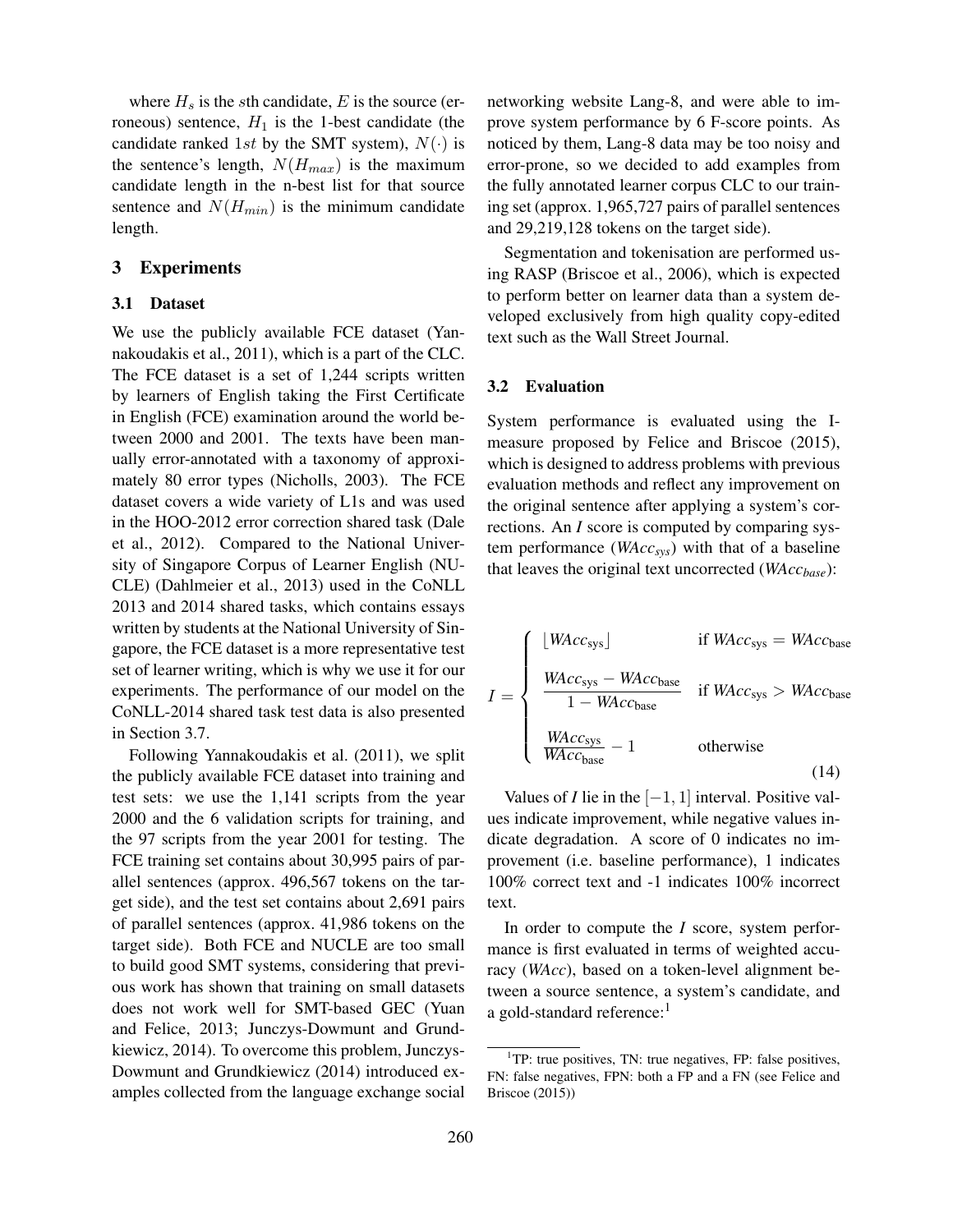$$
WAcc = \frac{w \cdot \text{TP} + \text{TN}}{w \cdot (\text{TP} + \text{FP}) + \text{TN} + \text{FN} - (w+1) \cdot \frac{\text{FPN}}{2}}(15)
$$

In Section 3.3 and 3.7, we also report results using another two evaluation metrics for comparison:  $F_{0.5}$  from  $M^2$  Scorer (Dahlmeier and Ng, 2012b) and GLEU (Napoles et al., 2015). The  $M<sup>2</sup>$  Scorer was the official scorer in the CoNLL 2013 and 2014 shared tasks, with the latter using  $F_{0.5}$  as the system ranking metric. GLEU is a simple variant of BLEU (Papineni et al., 2002), which shows better correlation with human judgments on the CoNLL-2014 shared task test set.

#### 3.3 SMT system

We train several SMT systems and select the best one for our re-ranking experiments. These systems use different configurations, defined as follows:

- GIZA++: uses GIZA++ for word alignment;
- Pialign: uses Pialign to learn a phrase table;
- FCE: uses the publicly available FCE as training data;
- + LD: limits edit distance by adding the character-level Levenshtein distance as a new feature;
- + CLC: incorporates additional training examples extracted from the CLC.

Evaluation results using the aforementioned metrics are presented in Table 2. As we mentioned earlier, a baseline system which makes no corrections gets zero F score. We can see that not all the systems make the source text better. Pialign outperforms GIZA++. Adding more learner examples improves system performance. The Levenshtein distance feature further improves performance. The best system in terms of the I-measure is the one that has been trained on the whole CLC, aligned with Pialign, and includes edit distance as an additional feature (*Pi* $align + FCE + CLC + LD$ . The positive *I* score of 2.87 shows a real improvement in sentence quality. This system is also the best system in terms of GLEU and  $F_{0.5}$  so we use the n-best list from this system to perform re-ranking.

### 3.4 SVM re-ranker

The input to the re-ranking model is the n-best list output from an SMT system. The original source sentence is used to collect a 10-best list of candidates generated by the SMT decoder, which is then used to build a supervised re-ranking model. For training, we use per-sentence I-measure values as gold labels.

The effectiveness of our re-ranker is proved by the results: performing a 10-best list re-ranking yields a statistically significant improvement in performance over the top-ranked output from the best existing SMT system. $<sup>2</sup>$  The best re-ranking model is built</sup> using all features, achieving  $I = 9.78$  (Table 3 #1). In order to measure the contribution of each feature set to the overall improvement in sentence quality, a number of ablation tests are performed, where new models are built by removing one feature type at a time. In Table 3, *SMT best* is the best SMT system output without re-ranking. *FullFeat* combines all feature types described in Section 2.3. The rest are *FullFeat* minus the indicated feature type.

The ablation tests tell us that all the features in the *FullFeat* set have positive effects on overall performance. Among them, the SMT decoder's scores are the most effective, as their absence is responsible for a 6.58 decrease in I-measure (Table 3 #2). The removal of the word lexicon features also acounts for a 2.13 decrease (#6), followed by SMT n-best list ranking information (1.46 #3), ALM (1.43 #5), length features (0.75 #7) and the LM features (0.22 #4). In order to test the performance of the SMT decoder's scores on their own, we built a new reranking model using only these features, which we report in Table 3 #8. We can see that using only the SMT decoder's scores yields worse performance than no re-ranking, suggesting that the existing features used by the SMT decoder are not optimal when used outside the SMT ecosystem. We hypothesise that this might be caused by the lack of scores for the source sentences that are not included in the nbest list of the original SMT system.

Looking at the re-ranker's output reveals that there are some L2 learners errors which are missed by the SMT system but are captured by the re-ranker - see Table 4.

<sup>&</sup>lt;sup>2</sup>We perform two-tailed paired T-tests, where  $p < 0.05$ .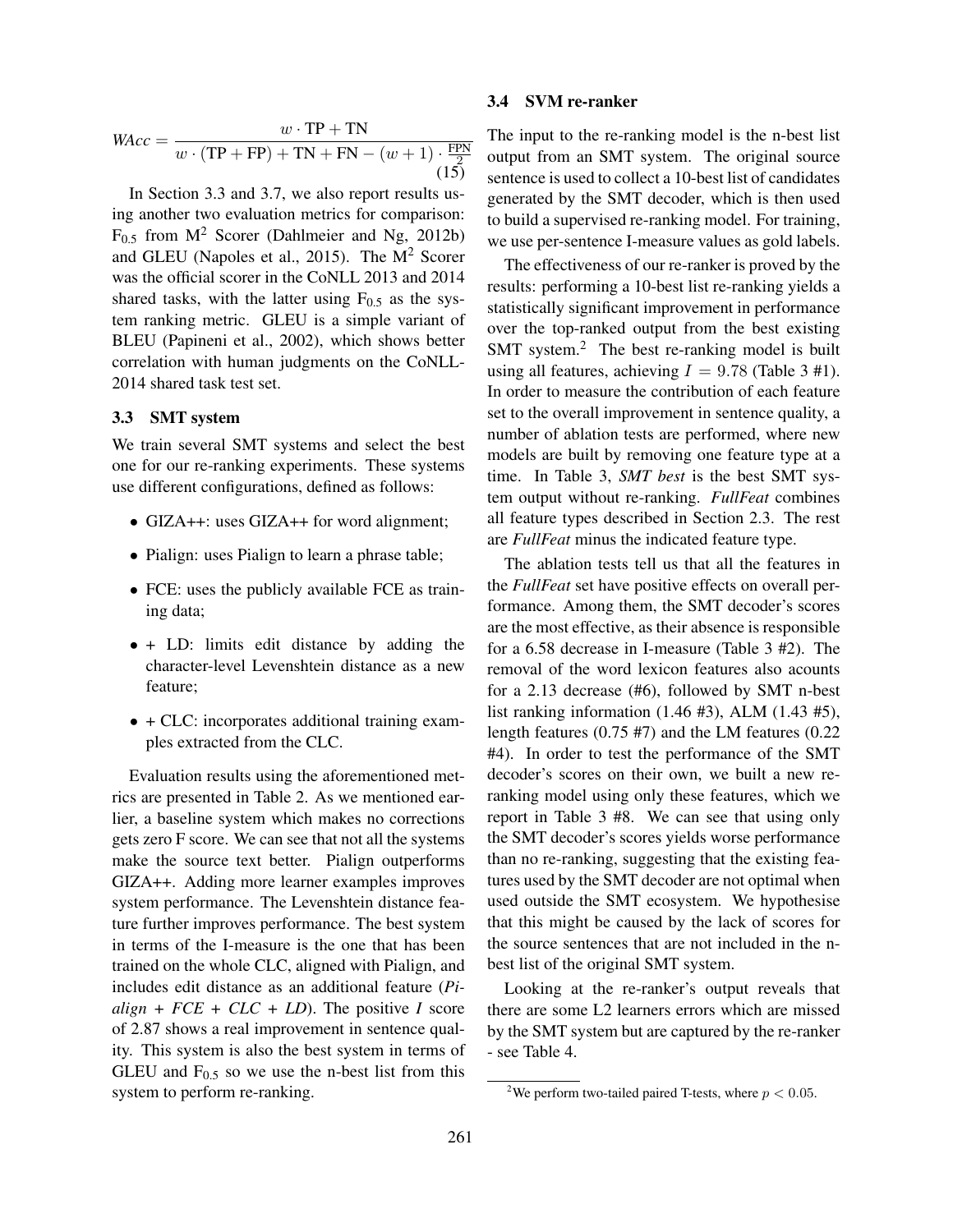| Align           | <b>Setting</b> | <b>GLEU</b> | $\overline{\mathrm{M}^2}$ |          |           | <b>I-measure</b> |          |
|-----------------|----------------|-------------|---------------------------|----------|-----------|------------------|----------|
|                 |                |             | ${\bf P}$                 | R        | $F_{0.5}$ | WAcc             | L        |
| <b>Baseline</b> |                | 60.39       | 100                       | $\Omega$ | $\Omega$  | 86.83            | $\theta$ |
| $GIZA++$        | <b>FCE</b>     | 61.42       | 36.66                     | 16.97    | 29.76     | 83.24            | $-4.14$  |
|                 | $+LD$          | 61.64       | 37.70                     | 16.40    | 29.92     | 83.64            | $-3.68$  |
|                 | $+CLC$         | 67.70       | 48.67                     | 37.64    | 45.97     | 83.94            | $-3.33$  |
|                 | $+CLC + LD$    | 67.98       | 49.87                     | 37.16    | 46.67     | 84.42            | $-2.78$  |
| Pialign         | <b>FCE</b>     | 62.22       | 43.13                     | 11.34    | 27.64     | 84.94            | $-2.17$  |
|                 | $+LD$          | 62.19       | 43.07                     | 11.17    | 27.41     | 85.00            | $-2.11$  |
|                 | $+CLC$         | 70.07       | 62.37                     | 32.19    | 52.52     | 87.01            | 1.38     |
|                 | $+CLC + LD$    | 70.15       | 63.27                     | 31.95    | 52.90     | 87.21            | 2.87     |

Table 2: SMT system performance on the FCE test set (in percentages). The best results are marked in **bold**.

| #              | Feature         | WAcc  | $\mathbf I$ |
|----------------|-----------------|-------|-------------|
| $\theta$       | <b>SMT</b> best | 87.21 | 2.87        |
| 1              | <b>FullFeat</b> | 88.12 | 9.78        |
| $\overline{2}$ | - SMT (decoder) | 87.25 | 3.20        |
| 3              | $-SMT$ (rank)   | 87.93 | 8.32        |
| $\overline{4}$ | $-LM$           | 88.09 | 9.56        |
| 5              | - ALM           | 87.93 | 8.35        |
| 6              | - word lexicon  | 87.84 | 7.65        |
| 7              | - length        | 88.02 | 9.03        |
| 8              | SMT (decoder)   | 87.15 | 2.40        |

Table 3: Results of 10-best list re-ranking on the FCE test set (in percentages). The best results are marked in bold.

#### 3.5 Oracle score

In order to estimate a realistic upper bound on the task, we calculate an oracle score from the same 10 best list generated by our best SMT model. The oracle set is created by selecting the candidate which has the highest sentence-level weighted accuracy (*WAcc*) score for each source sentence in the test set.

Table 5 #0-2 compares the results of standard SMT (i.e. the best candidate according to the SMT model), the SVM re-ranker (the best re-ranking model from Section 3.4) and the approximated oracle. The oracle score is about 41 points higher than the standard SMT score in terms of *I*, and about 5 points higher in terms of *WAcc*, suggesting that there are alternative candidates in the 10-best list that are not chosen by the SMT model. Our re-ranker improves the *I* score from 2.87 to 9.78, and the *WAcc* score from 87.21 to 88.12, a significant improvement over the standard SMT model. However, there is still much room for improvement.

The oracle score tells us that, under the most favourable conditions, our models could only improve the original text by 44.35% at most. This also reveals that in many cases, the correct translation is not in the 10-best list. Therefore, it would be impossible to retrieve the correct translation even if the re-ranking model was perfect.

#### 3.6 Benchmark results

We also compare our ranking model with two other methods: Minimum Bayes-Risk (MBR) re-ranking and Multi-Engine Machine Translation (MEMT) candidate combination.

MBR was first proposed by Kumar and Byrne (2004) to minimise the expected loss of translation errors under loss functions that measure translation performance. Instead of using the model's best output, the one that is most similar to the most likely translations is selected. We use the same n-best list as the candidate set and the likely translation set. MBR re-ranking can then be considered as selecting a *consensus* candidate: the least 'risky' candidate which is closest on average to all the likely candidates.

The MEMT system combination technique was first proposed by Heafield and Lavie (2010) and was successfully applied to GEC by Susanto et al. (2014). A *confusion network* is created by aligning the candidates, on which a beam search is later performed to find the best candidate.

The 10-best list from the best SMT system in Table 2 is used for re-ranking and results of using MBR re-ranking and MEMT candidate combination are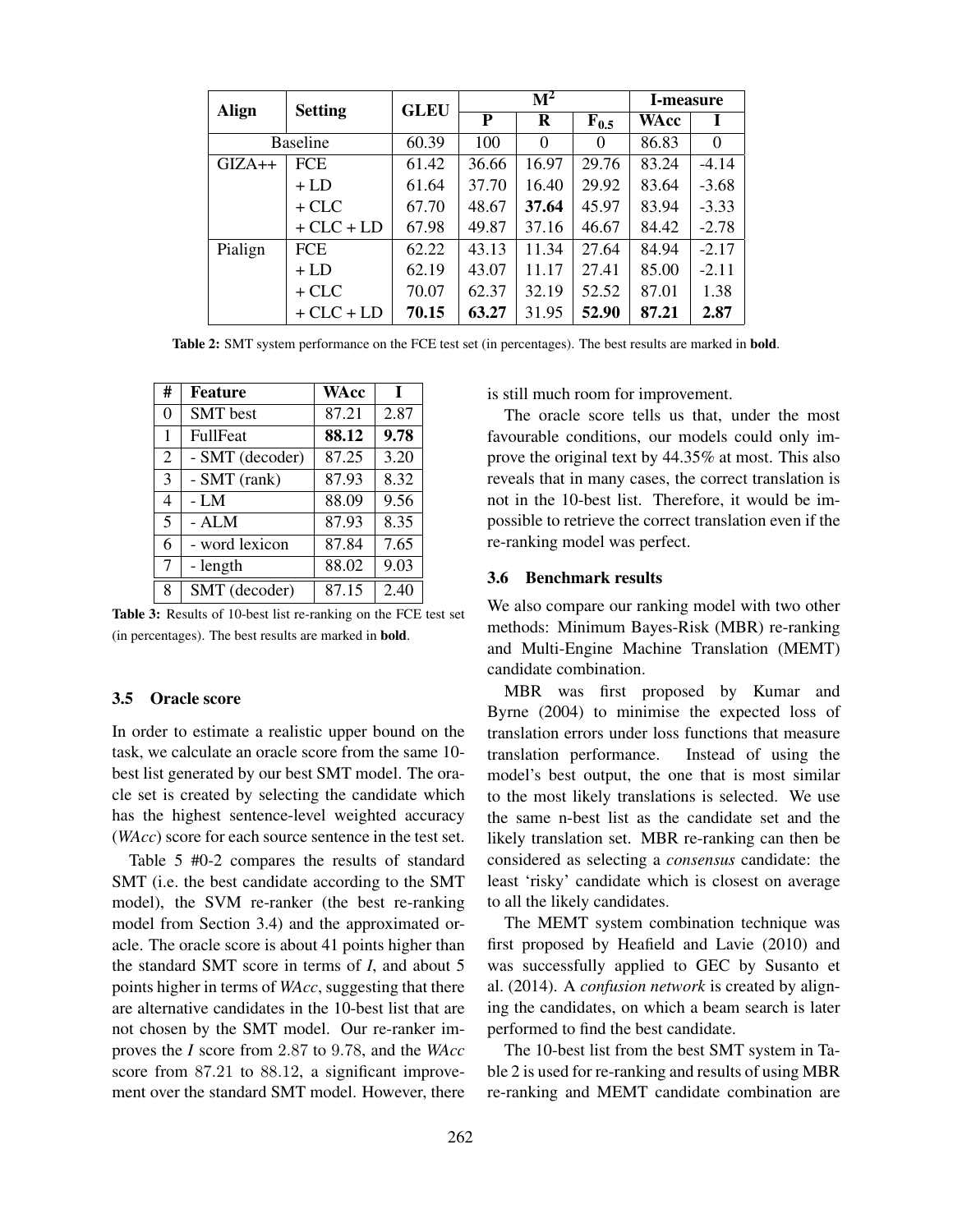| <b>System</b>   | <b>Example sentences</b>                                                        |
|-----------------|---------------------------------------------------------------------------------|
| Source          | I meet a lot of people on <b>internet</b> and it really <b>interest</b> me.     |
| Reference       | I meet a lot of people on the Internet and it really interests me.              |
| <b>SMT</b> best | I meet a lot of people on the internet and it really interest me.               |
| SVM re-ranker   | I meet a lot of people on the Internet and it really interests me.              |
| Source          | And they effect everyone's life directly or indirectly.                         |
| Reference       | And they affect everyone's life directly or indirectly.                         |
| <b>SMT</b> best | And they effect everyone's life directly or indirectly.                         |
| SVM re-ranker   | And they affect everyone's life directly or indirectly.                         |
| Source          | Of course I will give you some more <b>detail</b> about the student conference. |
| Reference       | Of course I will give you some more details about the student conference.       |
| <b>SMT</b> best | Of course I will give you some more <b>detail</b> about the student conference. |
| SVM re-ranker   | Of course I will give you some more details about the student conference.       |

Table 4: Example output from SMT best and SVM re-ranker.

| #                           | Model           | <b>WAcc</b> |       |
|-----------------------------|-----------------|-------------|-------|
| 0                           | <b>SMT</b> best | 87.21       | 2.87  |
|                             | SVM re-ranker   | 88.12       | 9.78  |
| $\mathcal{D}_{\mathcal{A}}$ | Oracle          | 92.67       | 44.35 |
| $\mathcal{E}$               | <b>MBR</b>      | 87.32       | 3.71  |
|                             | <b>MEMT</b>     | 87.75       | 5.34  |

Table 5: Performance of SMT best, SVM re-ranker, oracle best, MBR re-ranking and MEMT candidate combination (in percentages).

presented in Table 5 #3-4. *SVM re-ranker* is our best ranking model (#1), *MBR* is the MBR re-ranking (#3) and *MEMT* is the MEMT candidate combination (#4). We can see that our supervised ranking model achieves the best *I* score, followed by MEMT candidate combination and MBR re-ranking. Our model clearly outperforms the other two methods, showing its effectiveness in re-ranking candidates for GEC.

#### 3.7 CoNLL-2014 shared task

The CoNLL-2014 shared task on grammatical error correction required participating systems to correct all errors present in learner English text. The official training and test data comes from the NUCLE.  $F_{0.5}$ was adopted as the evaluation metric, as reported by the  $M<sup>2</sup>$  Scorer. In order to test how well our reranking model generalises, we apply our best model trained on the CLC to the CoNLL-2014 shared task test data. We re-rank the 10-best correction candidates from the winning team in the shared task

(CAMB, Felice et al. (2014)), which were kindly provided to us for these experiments. After the shared task, there has been an on-going discussion about how to best evaluate GEC systems, and different metrics have been proposed (Dahlmeier and Ng, 2012b; Felice and Briscoe, 2015; Bryant and Ng, 2015; Napoles et al., 2015; Grundkiewicz et al., 2015). We evaluated our re-ranker using GLEU, the M<sup>2</sup> Scorer and the I-measure. Our proposed reranking model (SVM re-ranker) is compared with five other systems: the baseline, the top three systems in the shared task and a GEC system by Susanto et al. (2014), which combined the output of two classification-based systems and two SMTbased systems, and achieved a state-of-the-art  $F_{0.5}$ score of 39.39% - see Table 6. We can see that our re-ranker outperforms the top three systems on all evaluation metrics. It also achieves a comparable  $F<sub>0.5</sub>$  score to the system of Susanto et al. (2014) even though our re-ranker is not trained on the NUCLE data or optimised for  $F_{0.5}$ . This result shows that our model generalises well to other datasets. We expect these results might be further improved by retokenising the test data to be consistent with the tokenisation of the CLC. $3$ 

# 4 Related work

The aim of GEC for language learners is to correct errors in non-native text. Brockett et al. (2006) first

<sup>&</sup>lt;sup>3</sup>The NUCLE data was preprocessed using the NLTK toolkit, whereas the CLC was tokenised with RASP.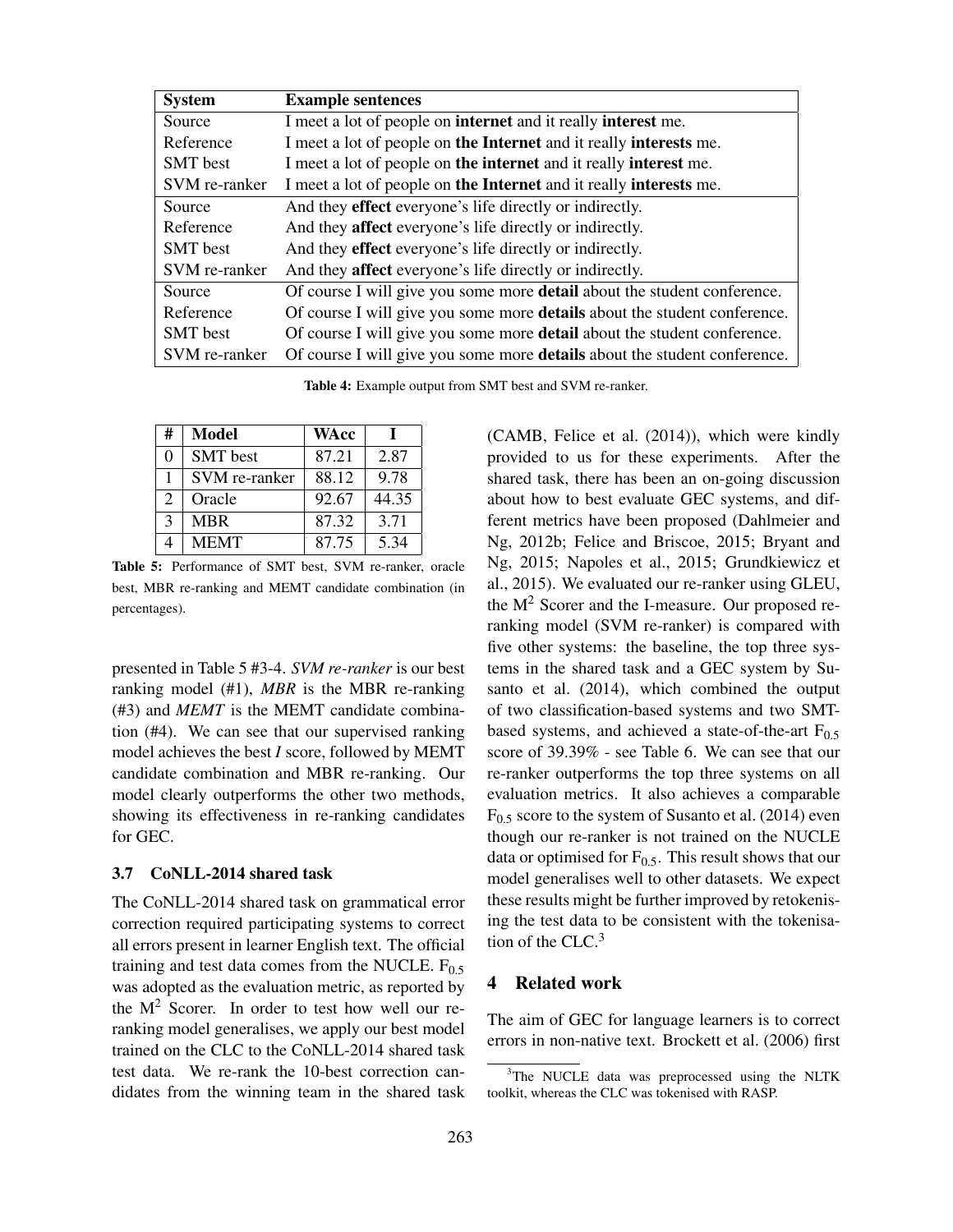| <b>System</b>                  | <b>GLEU</b> | $F_{0.5}$ |         |
|--------------------------------|-------------|-----------|---------|
| <b>Baseline</b>                | 64.19       | $\Omega$  | 0       |
| $CAMB + SVM$ re-ranker         | 65.68       | 38.08     | $-1.71$ |
| Susanto et al. (2014)          | n/a         | 39.39     | n/a     |
| Top 3 systems in CoNLL-2014    |             |           |         |
| CAMB (Felice et al., 2014)     | 64.32       | 37.33     | $-5.58$ |
| CUUI (Rozovskaya et al., 2014) | 64.64       | 36.79     | $-3.91$ |
| AMU (Junczys-Dowmunt and       | 64.56       | 35.01     | $-3.31$ |
| Grundkiewicz, 2014)            |             |           |         |

Table 6: System performance on the CoNLL-2014 test set without alternative answers (in percentages).

proposed the use of a noisy channel SMT model for correcting a set of 14 countable/uncountable nouns which are often confusing for learners. Dahlmeier and Ng (2012a) developed a beam-search decoder to iteratively generate candidates and score them using individual classifiers and a general LM. Their decoder focused on five types of errors: spelling, articles, prepositions, punctuation insertion, and noun number. Three classifiers were used to capture three of the common error types: article, preposition and noun number. Yuan and Felice (2013) trained phrase-based and POS-factored SMT systems to correct 5 error types using learner and artificial data. Later, researchers realised the need for new features in SMT for GEC. Felice et al. (2014) and Junczys-Dowmunt and Grundkiewicz (2014) introduced Levenshtein distance and sparse features to their SMT systems, and reported better performance. In addition, Felice et al. (2014) used a LM to re-rank the 10-best candidates after they noticed that better corrections were in the n-best list. Similarly, for Chinese GEC, Zhao et al. (2015) confirmed that their system included correct predictions in its 10-best list not selected during decoding, so a reranking of the n-best list was clearly needed.

Re-ranking has been widely used in many natural language processing tasks such as parsing, tagging and sentence boundary detection (Collins and Duffy, 2002; Collins and Koo, 2005; Roark et al., 2006; Huang et al., 2007). Various machine learning algorithms have been adapted to these re-ranking tasks, including boosting, perceptrons and SVMs.

In machine translation, generative models have been widely used. Over the last decade, re-ranking techniques have shown significant improvement. Discriminative re-ranking (Shen et al., 2004), one of the best-performing strategies, used two perceptronlike re-ranking algorithms that improved translation quality over a baseline system when evaluating with BLEU. Goh et al. (2010) employed an online training algorithm for SVM-based structured prediction. Various global features were investigated for SMT re-ranking, such as the decoder's scores, source and target sentences, alignments and POS tags, sentence type probabilities, posterior probabilities and back translation features. More recently, Farzi and Faili (2015) proposed a re-ranking system based on swarm algorithms.

# 5 Conclusions and future work

We have investigated n-best list re-ranking for SMTbased GEC. We have shown that n-best list reranking can be performed to improve correction quality. A supervised machine learning model has proved to be effective and to generalise well. Our best re-ranking model achieves an *I* score of 9.78% on the publicly available FCE test set, compared to a 2.87% score for our best SMT system without re-ranking. When testing on the official CoNLL-2014 test set without alternative answers, our model achieves an  $F_{0.5}$  score of 38.08%, an *I* score of -1.71%, and a GLEU score of 65.68%, outperforming the top three teams on all metrics.

In future work, we would like to explore more discriminative features. Syntactic features may provide useful information to correct potentially longdistance errors, such as those involving subject-verb agreement. Features that can capture the semantic similarity between the source and the target sentences are also needed, as it is important to retain the meaning of the source sentence after correction. Neural language models and neural machine translation models might also be useful for GEC. It is worth trying GEC re-ranking jointly for larger context as corrections for some errors may require a signal outside the sentence boundaries, for example by adding new features computed from surrounding sentences. The n-best list size is an important parameter in re-ranking. We leave its optimisation to future research, but our upper bound for re-ranking the 10-best list of just over 40% suggests further improvements may be possible.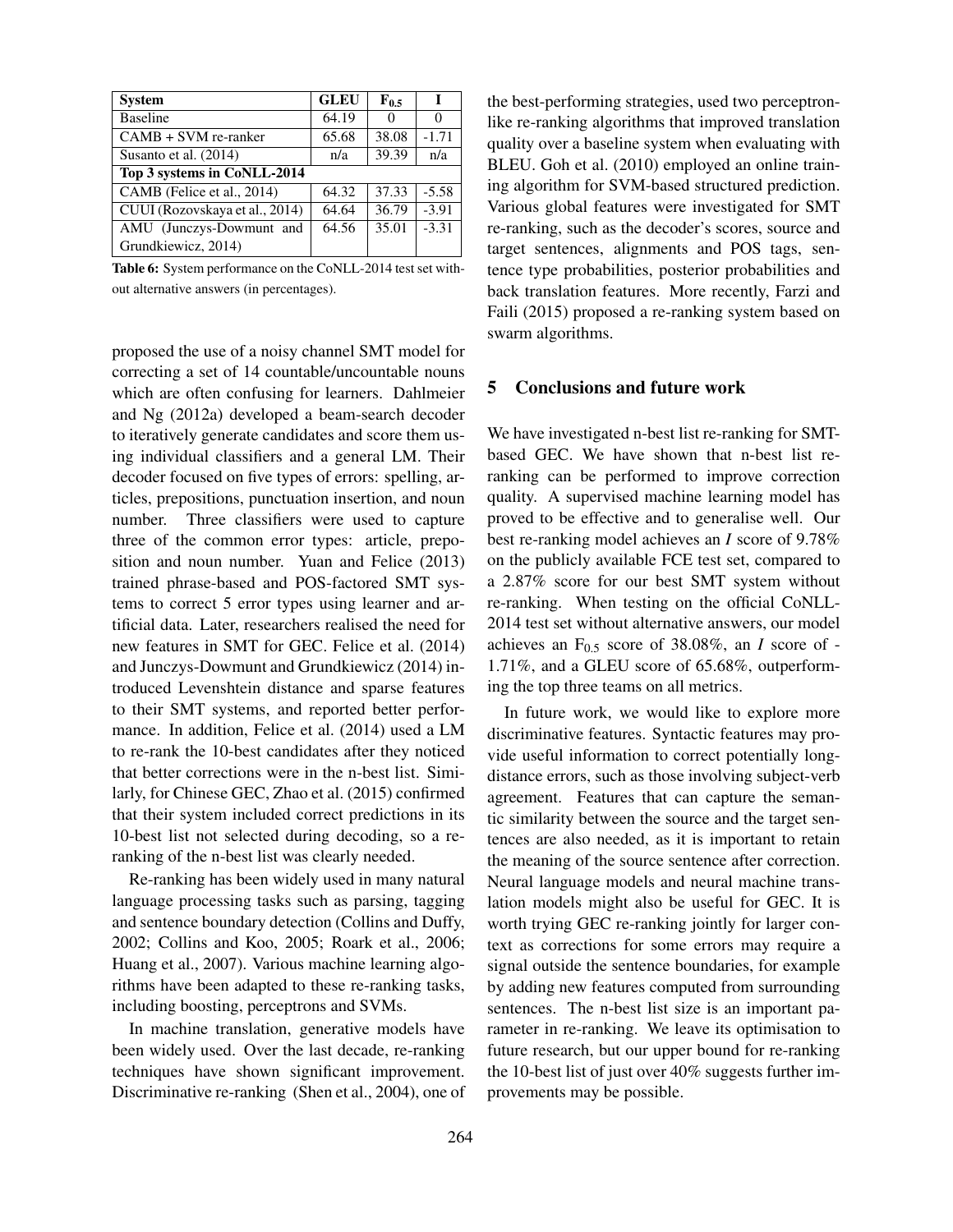# Acknowledgements

We would like to thank Christopher Bryant for his valuable comments, Cambridge English Language Assessment and Cambridge University Press for granting us access to the CLC for research purposes, as well as the anonymous reviewers for their feedback.

# References

- Ted Briscoe, John Carroll, and Rebecca Watson. 2006. The second release of the RASP system. In *Proceedings of the COLING/ACL 2006 Interactive Presentation Sessions*, pages 77–80.
- Chris Brockett, William B. Dolan, and Michael Gamon. 2006. Correcting ESL errors using phrasal SMT techniques. In *Proceedings of the COLING/ACL 2006*, pages 249–256.
- Peter F. Brown, Vincent J. Della Pietra, Stephen A. Della Pietra, and Robert L. Mercer. 1993. The mathematics of statistical machine translation: parameter estimation. *Computational Linguistics*, 19(2):263–311.
- Christopher Bryant and Hwee Tou Ng. 2015. How far are we from fully automatic high quality grammatical error correction? In *Proceedings of the ACL/IJCNLP 2015*, pages 697–707.
- Michael Collins and Nigel Duffy. 2002. New ranking algorithms for parsing and tagging: kernels over discrete structures, and the voted perceptron. In *Proceedings of the ACL 2002*, pages 263–270.
- Michael Collins and Terry Koo. 2005. Discriminative reranking for natural language parsing. *Computational Linguistics*, 31(1).
- Daniel Dahlmeier and Hwee Tou Ng. 2012a. A beamsearch decoder for grammatical error correction. In *Proceedings of the EMNLP/CoNLL 2012*, pages 568– 578.
- Daniel Dahlmeier and Hwee Tou Ng. 2012b. Better evaluation for grammatical error correction. In *Proceedings of the NAACL 2012*, pages 568–572.
- Daniel Dahlmeier, Hwee Tou Ng, and Siew Mei Wu. 2013. Building a large annotated corpus of learner english: the NUS Corpus of Learner English. In *Proceedings of the 8th Workshop on Innovative Use of NLP for Building Educational Applications*, pages 22– 31.
- Robert Dale, Ilya Anisimoff, and George Narroway. 2012. HOO 2012: a report on the preposition and determiner error correction shared task. In *Proceedings of the 7th Workshop on the Innovative Use of NLP for Building Educational Applications*, pages 54–62.
- Saeed Farzi and Heshaam Faili. 2015. A swarm-inspired re-ranker system for statistical machine translation. *Computer Speech & Language*, 29:45–62.
- Marcello Federico, Nicola Bertoldi, and Mauro Cettolo. 2008. IRSTLM: an open source toolkit for handling large scale language models. In *Proceedings of the 9th Annual Conference of the International Speech Communication Association*, pages 1618–1621.
- Mariano Felice and Ted Briscoe. 2015. Towards a standard evaluation method for grammatical error detection and correction. In *Proceedings of the NAACL 2015*, pages 578–587.
- Mariano Felice, Zheng Yuan, Øistein E. Andersen, Helen Yannakoudakis, and Ekaterina Kochmar. 2014. Grammatical error correction using hybrid systems and type filtering. In *Proceedings of the 18th Conference on Computational Natural Language Learning: Shared Task*, pages 15–24.
- Adriano Ferraresi, Eros Zanchetta, Marco Baroni, and Silvia Bernardini. 2008. Introducing and evaluating ukWaC, a very large web-derived corpus of English. In *Proceedings of the 4th Web as Corpus Workshop (WAC-4)*.
- Jianfeng Gao, Patrick Nguyen, Xiaolong Li, Chris Thrasher, Mu Li, and Kuansan Wang. 2010. A comparative study of Bing Web N-gram language models for Web search and natural language processing. In *Proceeding of the 33rd Annual ACM SIGIR Conference*, pages 16–21.
- Chooi-Ling Goh, Taro Watanabe, Andrew Finch, and Eiichiro Sumita. 2010. Discriminative reranking for SMT using various global features. In *Proceedings of the 4th International Universal Communication Symposium*, pages 8–14.
- Roman Grundkiewicz, Marcin Junczys-Dowmunt, and Edward Gillian. 2015. Human evaluation of grammatical error correction systems. In *Proceedings of the EMNLP 2015*, pages 461–470.
- Kenneth Heafield and Alon Lavie. 2010. CMU multiengine machine translation for WMT 2010. In *Proceedings of the Joint 5th Workshop on Statistical Machine Translation and MetricsMATR*, pages 301–306.
- Almut Silja Hildebrand and Stephan Vogel. 2008. Combination of machine translation systems via hypothesis selection from combined n-best lists. In *Proceedings of the 8th Conference of the Association for Machine Translation in the Americas*.
- Zhongqiang Huang, Mary P. Harper, and Wen Wang. 2007. Mandarin part-of-speech tagging and discriminative reranking. In *Proceedings of the EMNLP/CoNLL 2007*, pages 1093 – 1102.
- Thorsten Joachims. 2002. Optimizing search engines using clickthrough data. In *Proceedings of the 8th ACM*